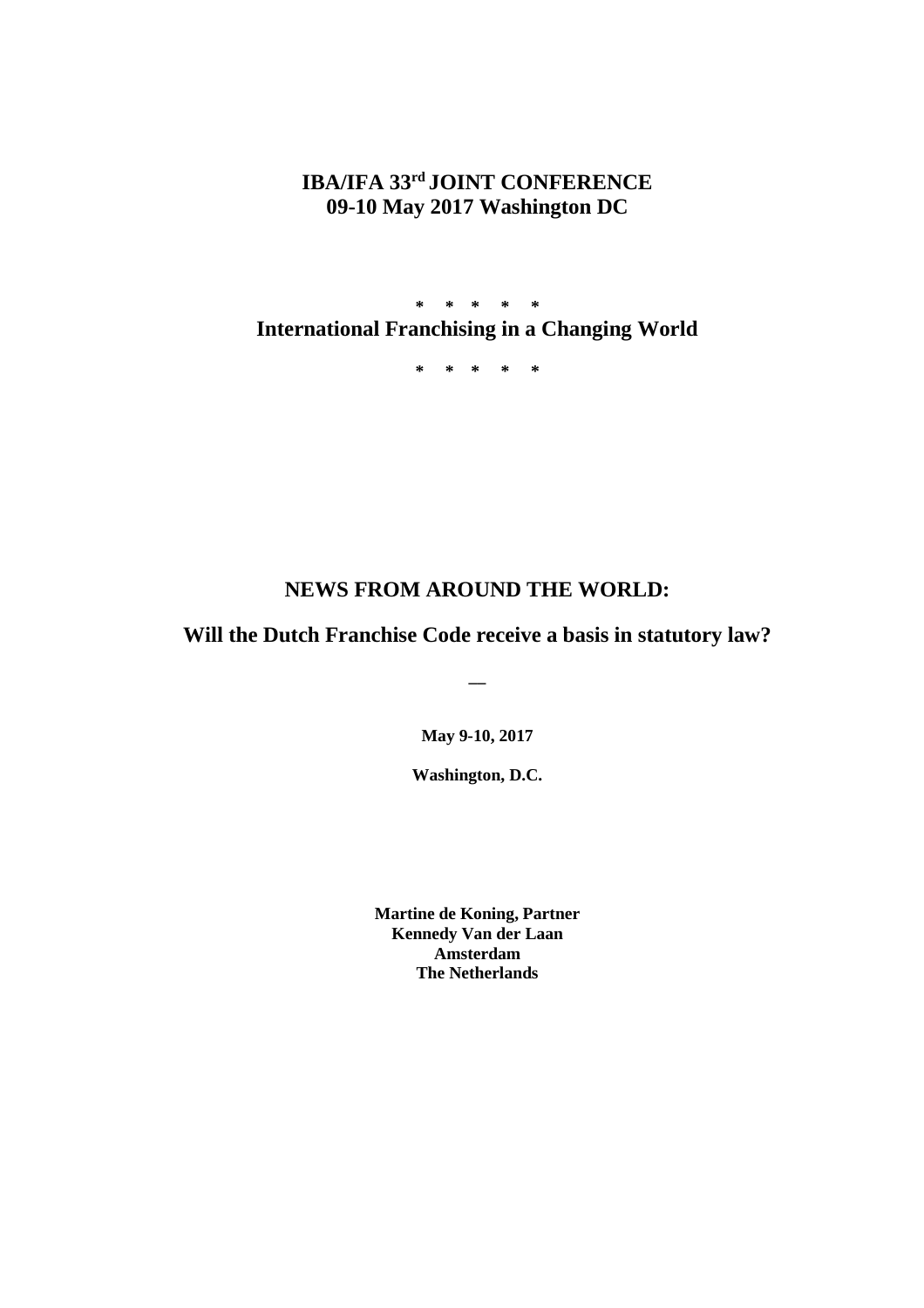## **1. Introduction**

In the Netherlands, there is no statutory law on franchising. There is a wide range of case law on franchising from which it is clear that civil law applies, including statutory and case law on contracts, as well as the specific rules on trademarks, trade names, and Dutch and European competition law. In addition, franchisors who are members of the Netherlands Franchise Association have to comply with the European Franchise Federation's European Code of Ethics for Franchising.

On 17 February 2016, the Dutch Franchise Code ("DFC")<sup>1</sup>was published. Although the DFC currently only has the status of a self-regulatory code (which normally should only apply if parties declare it applicable to their agreement), the Minister of Economic Affairs ("**Minister**") has on 12 February 2017 published a draft bill that gives the DFC a statutory basis. <sup>1</sup> There is a public consultation of six weeks as of the publication date to respond to the draft bill. The daft bill, as well as the DFC itself, is based on a 'comply or explain' principle. This means that deviating from the Code is possible but it needs to be motivated in writing. If the criteria therefore are not met, the contract(clause) can be nullified by the franchisee.

### **2. Statutory basis DFC**

Because many large franchisors and the Netherlands Franchise Association have rejected the code as 'unbalanced' and in violation of the principle of freedom of contract, the Minister wants to give the code a statutory basis. The draft bill introduces an article in the Dutch Civil Code which gives a legal basis for an order in council ('*AMvB'*), that will declare the code binding for franchise relationships. An order in council is a Royal Decree, this is a law of lower standing that does not need to be approved by the Dutch Parliament. If sufficient basis in statutory law for the rules is absent, this may raise questions as to whether it meets 'democracy standards' and trias politica. AMvB's therefore usually will have a statutory basis in which the main elements and structure and scope of the rules are summarized. The draft bill is merely a formal 'delegation' to lower law makers. Some types of law cannot be delegated to AMvB's all, such as criminal law, but this is not the case for contract law. One could criticize the fact that the draft bill only lists topics that should be included in the code, but does not give any direction as to what the content of such rules could be (except for disclosure obligations, which are clear by listing them in the draft bill).

#### **3. Content DFC**

 $\overline{a}$ 

The DFC contains many 'open standards'. This is common in Dutch contract law and for many of these terms, case law has already developed a clear meaning.

Most of the 'rules' in the DFC, however in my view not perfectly drafted<sup>2</sup>, are similar to the rules which currently apply. For example, a franchisor should protect and develop the franchise concept, should provide assistance to a franchisee if he needs it, etc. Another good example is termination of the franchise agreement. Pursuant to the DFC, parties must act in accordance with reasonableness and fairness (*redelijkheid en billijkheid*) in decisions on renewal and termination of the franchise agreement. This 'rule' is in accordance with Dutch contract law and the role of the reasonableness and fairness. Reasonableness and fairness can only be successfully invoked to set aside a contract term if the outcome in the given circumstances is 'unacceptable', a rather high standards. In reality, Dutch courts tend to be reluctant to set a contract term aside, even in franchise contracts which are usually very one-sided in favour of the

<sup>1</sup> [http://www.franchise.nl/Portals/0/Nederlandse%20Franchise%20Code\\_1.pdf.](http://www.franchise.nl/Portals/0/Nederlandse%20Franchise%20Code_1.pdf)

<sup>&</sup>lt;sup>1</sup> <https://www.rijksoverheid.nl/actueel/nieuws/2017/04/12/minister-kamp-presenteert-wetsvoorstel-voor-afspraken-franchisesector>

<sup>&</sup>lt;sup>2</sup> See for example the definitions and mixing of rules and explanatory comments.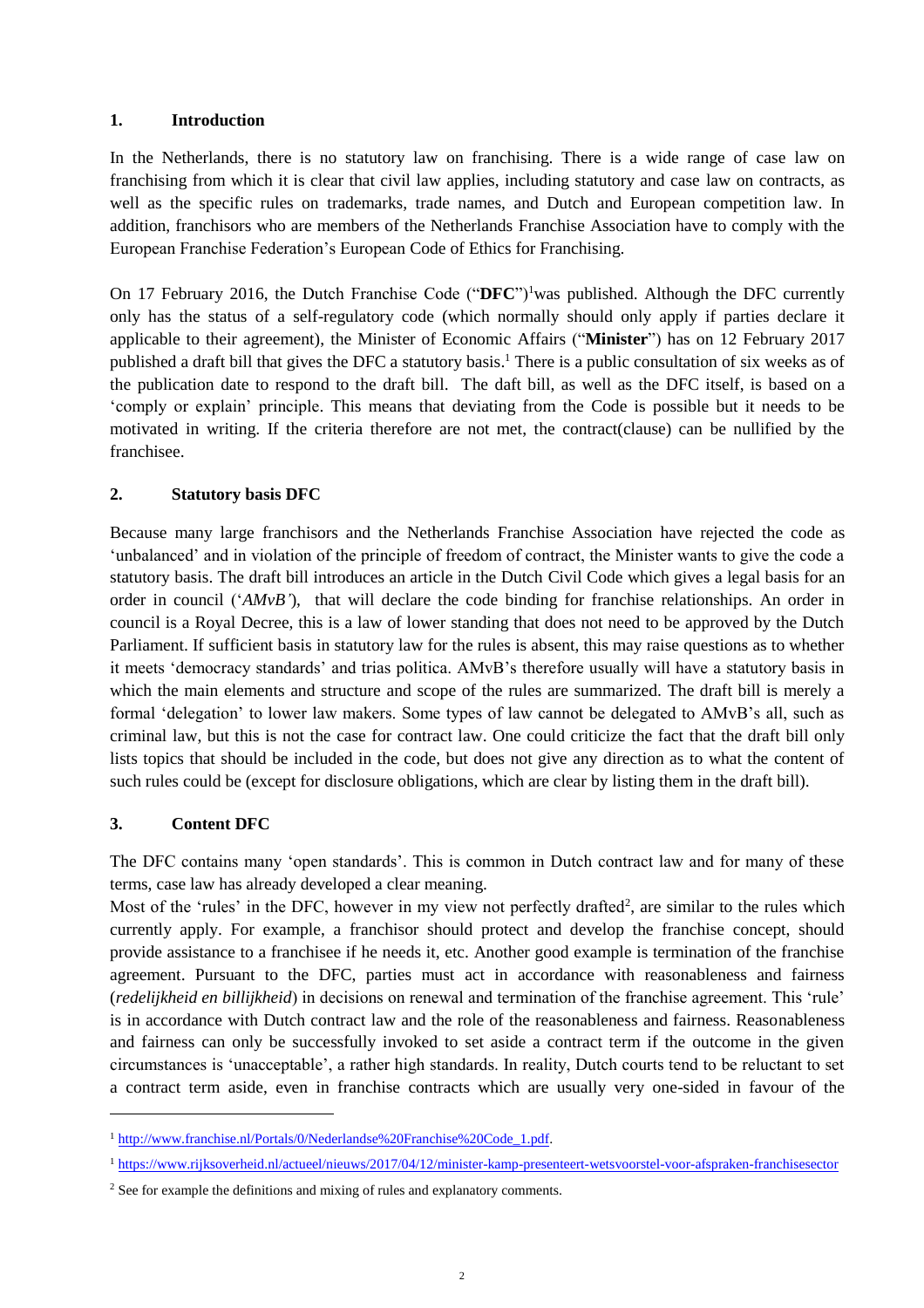franchisor. Similarly, Dutch law nor the DFC provide for goodwill or other forms of compensation upon termination. This can only be different if the termination itself was unlawful (a reasonable notice period has to be applied in case of a termination for convenience), or if the franchisee has made investments at the request of the franchisor or at a time he could not have foreseen the termination, that he has not been able to earn back before the end date. The DFC introduces a set of disclosure obligations, that are not yet present in statutory Dutch contract law. Some practice of disclosure is however common in the Netherlands, and the general rules for cancellation of contracts on the basis of 'error', or 'deceit' also make it in the franchisor's interest to disclose facts that are relevant for the franchisee's decision to enter into the agreement. Disclosure obligations are in line with international practice. Many franchisors have franchise systems and contracts that already include disclosure, and the DFC is based on 'comply or explain', so a franchisor may deviate if he does not want to disclose certain information. Proper disclosure in a way protects the franchisor from claims based on 'error' and 'deceit'. Dutch contracts law does not include an obligation to provide financial forecasts or prognosis, but if a franchisor does so, he may be liable for faults in particular if he is aware of the faults and does not inform the franchise thereof. The recent Supreme Court judgment in the case Street One<sup>4</sup> clarifies its earlier *Paalman / Lampenier*<sup>5</sup> judgment that if a third party provided the prognosis and it contains mistakes that the franchisor did not know about, the franchisor is not liable, but the contract may be cancelled based on (mutual) error. The situation is different if the franchisor prepared the prognosis. In this case he may be liable if he did not prepare the prognosis diligently. The DFC seems to imply that the franchisor should represent (or even guarantee) that the prognosis is correct, but this is already rejected by the Advocate General in his conclusion in the Street One case, and even though this wording is not included in the Supreme Court's judgment, usually the opinions of the Advocate General put in a lot of weight.

The DFC introduces that a franchisor should have operated pilot store(s) before rolling out a franchise system. Since this is also included in the EFF, and a franchisor may explain why he does not comply with this, it probably does not pose huge problems for franchisors.

More controversial is in my view the rule that a franchiser should not operate competing or secondary formulas. I think the presumption that this would harm the franchisees is not supported by facts, and the situation should rather be assessed on a case by case basis. Also, the rule that a franchisor should not unreasonably withhold consent if the franchisee wishes to open a new location or wishes to assign or terminate the franchise business, limits the freedom of contract, a recognized principle of Dutch contract law. The limitation that sourcing from particular suppliers (including the franchisor) may only be prescribed insofar as directly related to the performance of the franchise agreement raises the question whether this is aimed to follow the competition principles or to go further in restricting the franchisor. Also, the DFC presumes that there is an association of franchisees, that should agree to topics that have a material effect on the operation of the collective network. For major changes, a qualified majority of franchisee votes shall be necessary. If an individual franchisee does not agree but the association agrees, this franchisee may be terminated, but it may be necessary to release him of the non compete clause.

The franchise agreement should be in the language of the country where the franchisee is located. Even though language requirements are common throughout the world, these are very unusual in Dutch law. Not even employment contracts have to be in Dutch. Certain clauses may not be unilaterally changeable by the franchisor (such as franchise fees, payment conditions, use of trademarks, exclusivity, e-commerce and processing consumer data). The principle of reasonableness and fairness and contract law would in my view in certain circumstances limit a franchisor anyway to make certain clauses unilaterally revisable, and

<sup>4</sup> HR 24 februari 2017, ECLI:NL:HR:2017:311 *(Street One)*.

<sup>5</sup> HR 25 januari 2002, ECLI:NL:HR:2002:AD7329 *(Paalman/Lampenier).*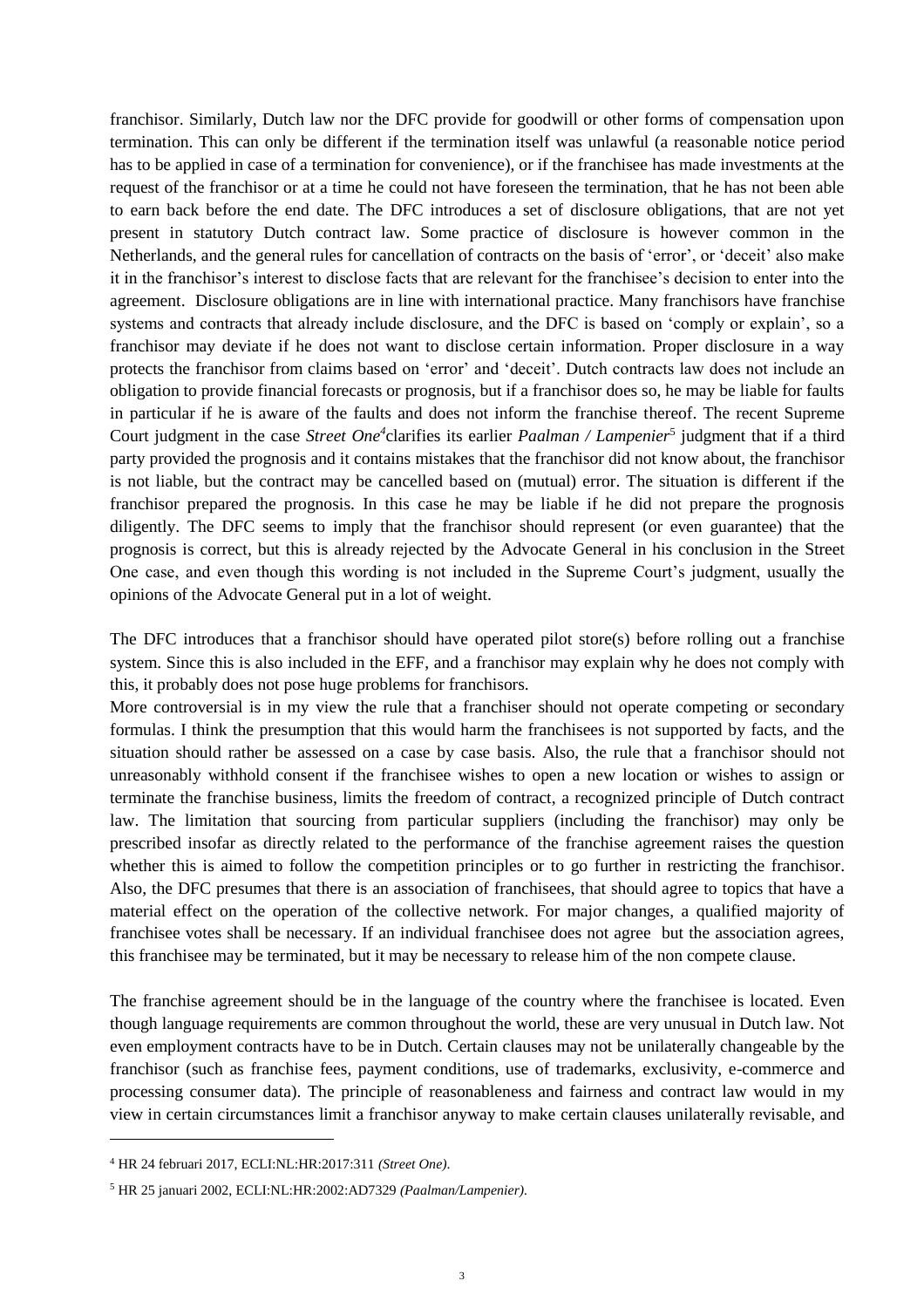these topics seem to be key for the franchisee. Finally, the DFC refers to a dispute resolution committee (that does not exist yet), but it follows clearly from the draft bill that this is not mandatory and the parties may agree to as *ultimum remedium* to regular courts or arbitration.

### **4. Conclusion**

At the moment, there is tension between franchisors and franchisees in the Dutch market. This has led to self-regulation, the DFC, which is not embraced by many franchisors causing the Minister's to publish a draft bill, that gives the DFC a statutory hook in the Dutch Civil Code.

Much of the content of the code is in my view not controversial, because such rules apply in many other countries in the world, and most internationally operating franchisors have already crafted the franchise system and their agreement in line with these requirements (for example disclosure, no rash terminations, etc.). The few controversial topics that are in the draft bill and the DFC may create the need for franchisors, to explain deviations in the agreement following the rules regarding form and content. If the draft bill would be adopted, and this is not certain at all because it should still go through the full parliamentary process including possible amendments, franchisors shall be recommended to review their franchise agreements and add on these points an explanation to the franchise agreement why the DFC is not complied with and to provide for Dutch language agreements..



**Biography**  Martine de Koning Attorney, Partner

**Specialisms:** Franchising, Distribution, Agency [Competition Law and European Law](http://www.kvdl.nl/en/our-specialisms/competition/) [Dispute Resolution](http://www.kvdl.nl/en/our-specialisms/dispute-resolution/) [International Contracting](http://www.kvdl.nl/en/our-specialisms/international-contracting/)

**Sectors:**